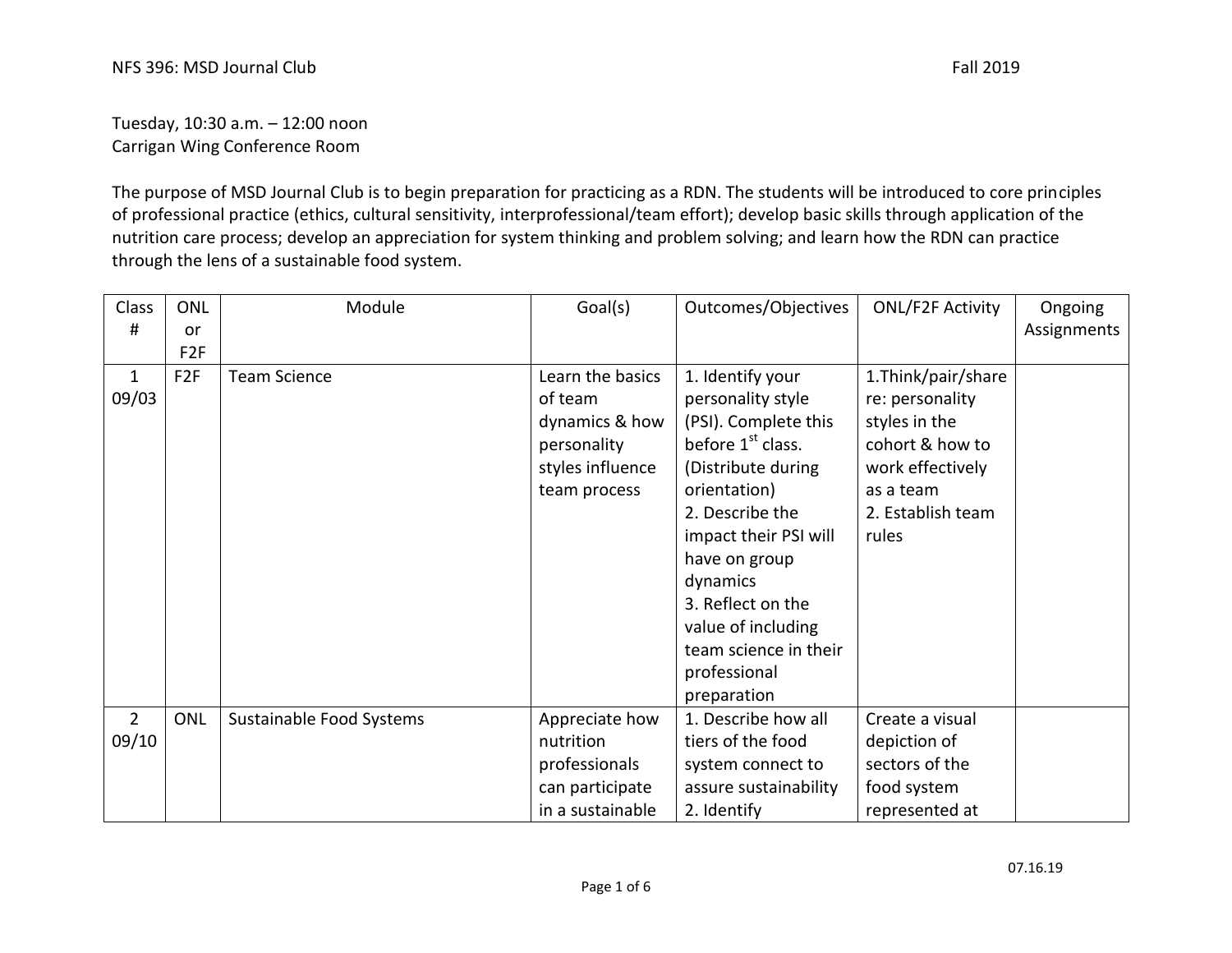|                         |                 |                                                 | food system                                                                                      | professional practice<br>opportunities for<br>RDNs in a sustainable<br>food system<br>3. Illustrate the<br>sectors of the food<br>system that are<br>represented at the<br><b>Burlington Farmer's</b><br>Market                                                  | the Farmer's<br>Market & through<br>which lens they<br>experienced it                                                                                             |  |
|-------------------------|-----------------|-------------------------------------------------|--------------------------------------------------------------------------------------------------|------------------------------------------------------------------------------------------------------------------------------------------------------------------------------------------------------------------------------------------------------------------|-------------------------------------------------------------------------------------------------------------------------------------------------------------------|--|
| 3<br>09/17              | F <sub>2F</sub> | <b>Healthy Eating Patterns</b>                  | Develop working<br>knowledge of 2<br>evidence-based<br>eating patterns<br>that promote<br>health | 1. Summarize the<br>core principles of the<br>DASH and<br>Mediterranean food<br>patterns<br>2. Identify<br>differences between<br>the DASH and<br>Mediterranean<br>patterns<br>3. Discuss challenges<br>& barriers to<br>adherence to the<br>food patterns in VT | 1.Complete self-<br>evaluation of<br>adherence to Med<br>pattern (MEDAS<br>score)<br>2. Discuss: which<br>pattern to use<br>with clients & why<br>you selected it |  |
| $\overline{4}$<br>09/24 | ONL             | Professional Development & Practice<br>Guidance | Understand<br>existing tools<br>that are<br>designed to<br>guide<br>professional<br>RDN practice | 1. Summarize the<br>difference(s)<br>between the Scope<br>of Practice,<br><b>Standards of Practice</b><br>(SOP) & Standards of<br>Professional                                                                                                                   | 1. Post written<br>reflection on BB:<br>what does all of<br>this mean for you<br>as a practitioner?<br>2. Complete CDR<br>PDP Step 1                              |  |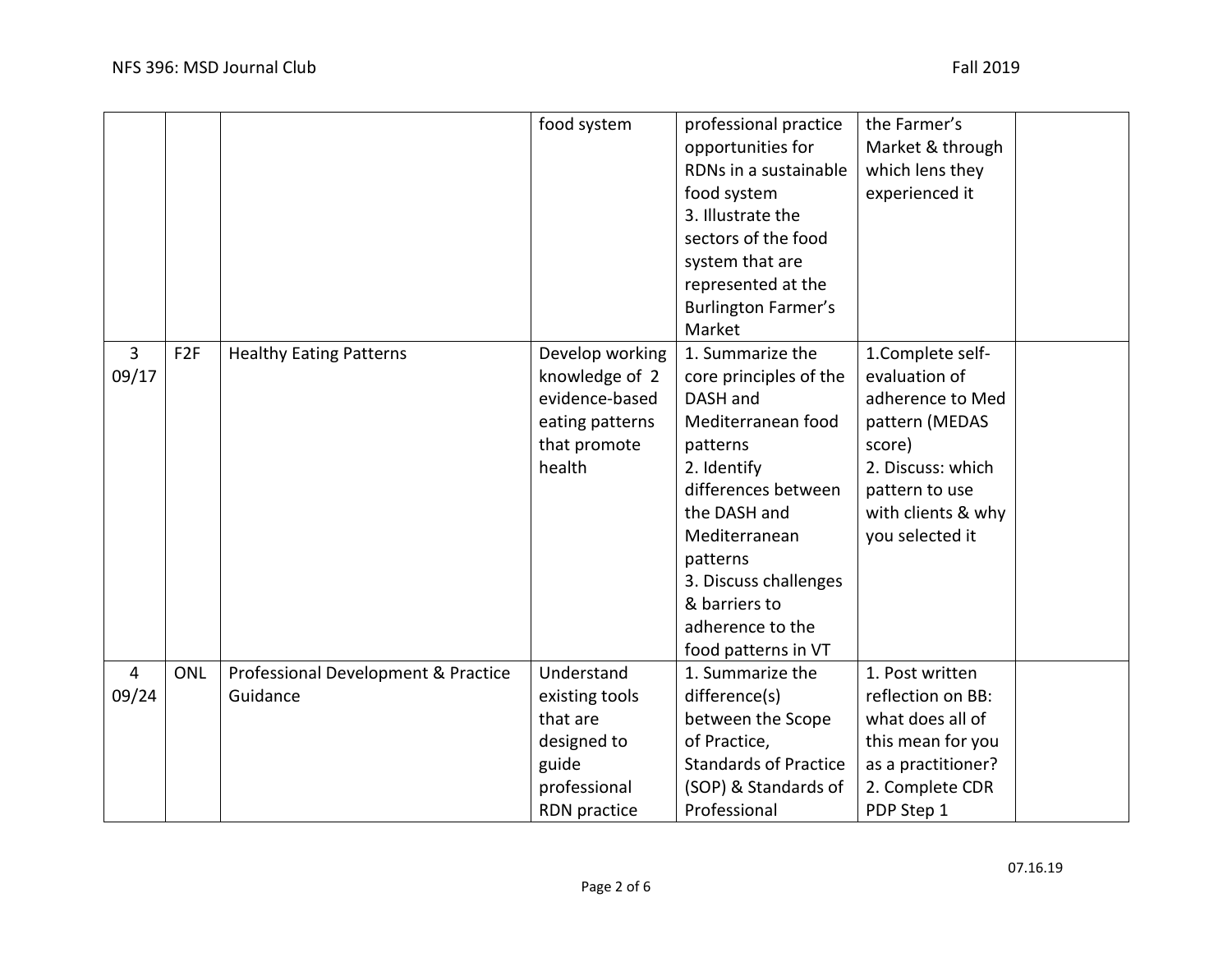|                |                 |                                     |                  | Performance (SOPP)      | 3. Submit to Amy    |  |
|----------------|-----------------|-------------------------------------|------------------|-------------------------|---------------------|--|
|                |                 |                                     |                  | for registered          | (post on BB)        |  |
|                |                 |                                     |                  | dietitian nutritionists |                     |  |
|                |                 |                                     |                  | 2. Explain the          |                     |  |
|                |                 |                                     |                  | relevance of the        |                     |  |
|                |                 |                                     |                  | Scope, SOP and SOPP     |                     |  |
|                |                 |                                     |                  | to professional         |                     |  |
|                |                 |                                     |                  | practice                |                     |  |
|                |                 |                                     |                  | 3. Compare the          |                     |  |
|                |                 |                                     |                  | practice competency     |                     |  |
|                |                 |                                     |                  | expectations            |                     |  |
|                |                 |                                     |                  | between competent,      |                     |  |
|                |                 |                                     |                  | proficient & expert     |                     |  |
|                |                 |                                     |                  | practitioners for one   |                     |  |
|                |                 |                                     |                  | focus area of practice  |                     |  |
|                |                 |                                     |                  | (student choice)        |                     |  |
| 5              | F <sub>2F</sub> | <b>Nutrition Care Process</b>       | Strengthen       | 1. Define each step     | Complete Case       |  |
| 10/01          |                 |                                     | application of   | of the Nutrition Care   | Study #1: General   |  |
|                |                 |                                     | the ADIME        | Process                 | Nutritional         |  |
|                |                 |                                     | model across all | 2. Write an ADIME       | Assessment          |  |
|                |                 |                                     | areas of         | note on the case        |                     |  |
|                |                 |                                     | professional     | study client            |                     |  |
|                |                 |                                     | practice         |                         |                     |  |
| $6\phantom{1}$ | <b>ONL</b>      | Healthy Eating & a Sustainable Food | Consider the     | 1.Define                | On-line discussion  |  |
| 10/08          |                 | System                              | balance          | sustainability          | based on posted     |  |
|                |                 |                                     | between healthy  | 2.Discuss               | reflections related |  |
|                |                 |                                     | food patterns &  | environmental           | to the articles     |  |
|                |                 |                                     | sustainability   | impact of healthy       |                     |  |
|                |                 |                                     |                  | food pattern            |                     |  |
|                |                 |                                     |                  | 3. Design a healthy     |                     |  |
|                |                 |                                     |                  | food pattern that       |                     |  |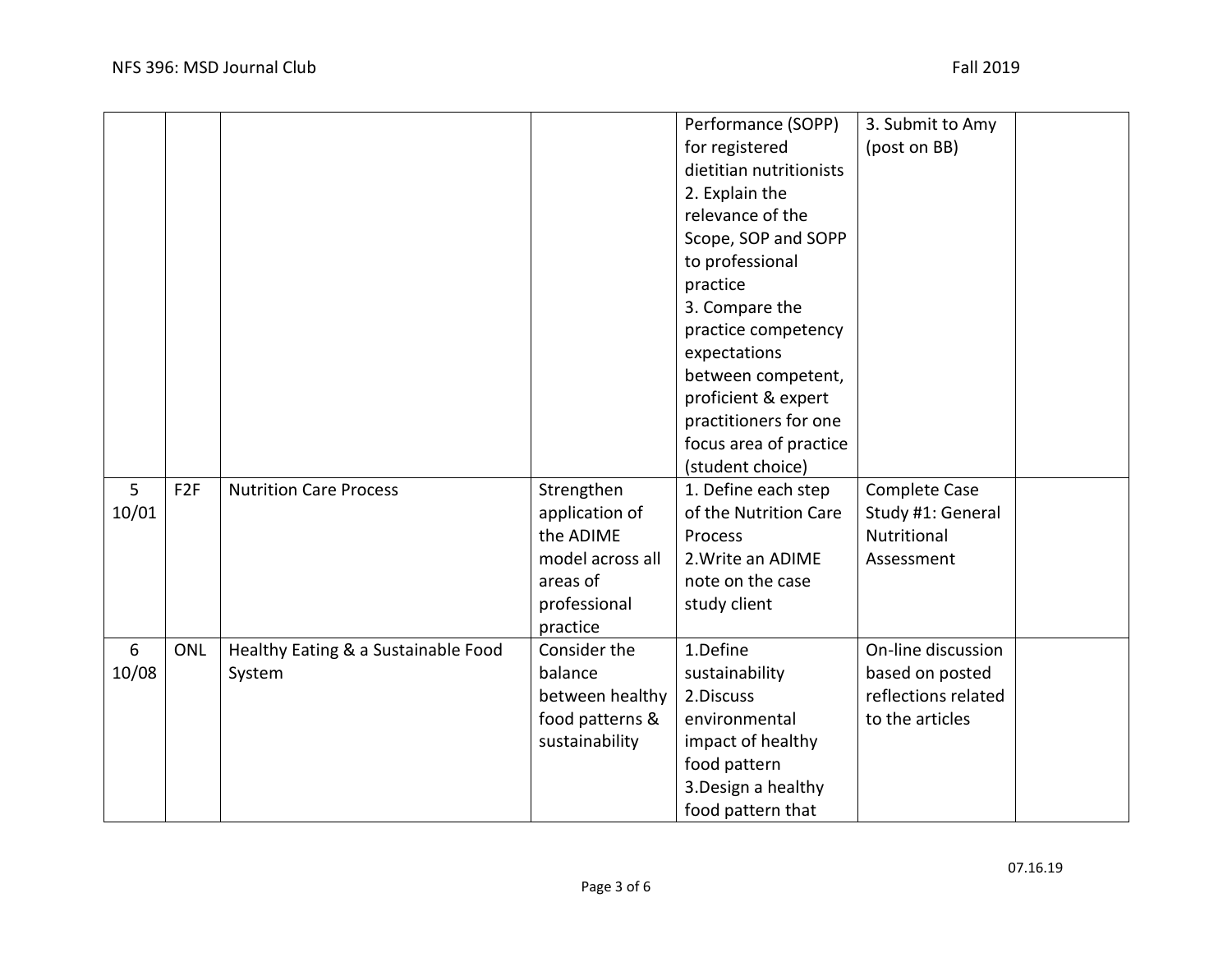|                         |                 |                                                  |                                                                                                                                     | supports the<br>principles of a<br>sustainable food<br>system                                                                                                                                                                                                                                                   |                                                                                                                                                                                                                                |  |
|-------------------------|-----------------|--------------------------------------------------|-------------------------------------------------------------------------------------------------------------------------------------|-----------------------------------------------------------------------------------------------------------------------------------------------------------------------------------------------------------------------------------------------------------------------------------------------------------------|--------------------------------------------------------------------------------------------------------------------------------------------------------------------------------------------------------------------------------|--|
| $\overline{7}$<br>10/15 | F <sub>2F</sub> | Systems Approach to Improving<br>Health          | Understand the<br>value of the<br>socio-ecological<br>model when<br>planning<br>sustainable<br>community<br>health<br>interventions | 1. Explain the<br>principles of the<br>socio-ecological<br>model<br>2. Describe the<br>factors that<br>contributed to the<br>success of the North<br>Karelia heart health<br>intervention<br>3. Identify how the<br>RDN can participate<br>in/contribute to an<br>intervention at each<br>level of the SE-model | Brainstorm a<br>community<br>intervention<br>designed to<br>reduce incidence<br>of food insecurity<br>among homeless<br>youth that<br>incorporates all<br>levels of the SE-<br>model with a<br>focus on the role<br>of the RDN |  |
| 8<br>10/22              | <b>ONL</b>      | Cultural<br>Awareness/Sensitivity/Responsiveness | Recognize the<br>impact of<br>individual<br>cultural<br>awareness on<br>cultural<br>sensitivity &<br>competence                     | To be determined                                                                                                                                                                                                                                                                                                | <b>TBD</b>                                                                                                                                                                                                                     |  |
| 9<br>10/29              | F <sub>2F</sub> | Ethics                                           | Apply ethical<br>principles across<br>all areas of                                                                                  | 1. Describe the core<br>principles of the<br><b>Academy of Nutrition</b>                                                                                                                                                                                                                                        | Class discussion<br>related to ethical<br>professional                                                                                                                                                                         |  |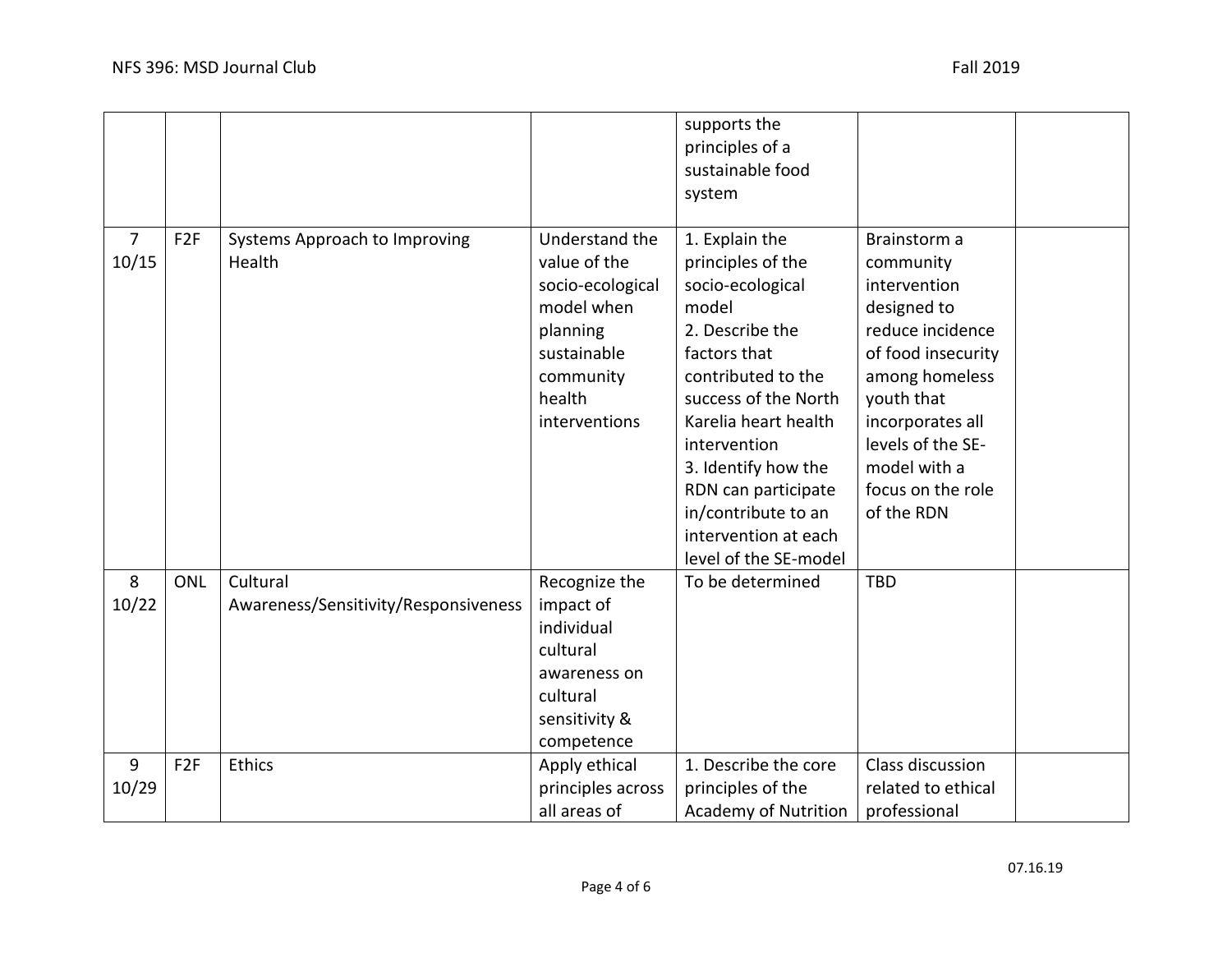|       |                 |                                   | professional      | & Dietetics (AND)         | practice &              |                  |
|-------|-----------------|-----------------------------------|-------------------|---------------------------|-------------------------|------------------|
|       |                 |                                   | practice          | Code of Ethics            | decision-making         |                  |
|       |                 |                                   |                   | 2. Justify answers to     |                         |                  |
|       |                 |                                   |                   | a sample ethics-          |                         |                  |
|       |                 |                                   |                   | related case scenario     |                         |                  |
|       |                 |                                   |                   | 3. Provide examples       |                         |                  |
|       |                 |                                   |                   | of violations of the      |                         |                  |
|       |                 |                                   |                   | UVM Code of               |                         |                  |
|       |                 |                                   |                   | <b>Academic Integrity</b> |                         |                  |
| 10    | <b>ONL</b>      | <b>Interprofessional Practice</b> | Learn how to      | 1. List the four core     | Create a visual         |                  |
| 11/05 |                 |                                   | function as a     | <b>IPEC</b> competencies  | depiction of the        |                  |
|       |                 |                                   | member of an      | 2. Provide examples       | <b>ACEND &amp; IPEC</b> |                  |
|       |                 |                                   | interprofessional | of the RDN role on        | competencies            |                  |
|       |                 |                                   | team              | interprofessional         | (how they are           |                  |
|       |                 |                                   |                   | practice teams (all       | similar/different,      |                  |
|       |                 |                                   |                   | areas of practice)        | where they              |                  |
|       |                 |                                   |                   | 3. Integrate the IPEC     | overlap, etc)           |                  |
|       |                 |                                   |                   | core competencies         |                         |                  |
|       |                 |                                   |                   | and ACEND CDRN            |                         |                  |
|       |                 |                                   |                   | competencies              |                         |                  |
| 11    | F <sub>2F</sub> | Chronic Disease Burden            | Apply principles  | 1. Summarize the          | <b>Complete Case</b>    | Need link        |
| 11/12 |                 |                                   | of MNT to type 2  | MNT basics for type       | Study #13: Type 2       | to: Diabetes     |
|       |                 |                                   | diabetes in an    | 2 diabetes (with co-      | Diabetes in an          | Standards of     |
|       |                 |                                   | older man         | morbidity of HTN)         | <b>Elderly Man</b>      | <b>Care 2019</b> |
|       |                 |                                   |                   |                           |                         |                  |
| 12    | ONL             | Food Insecurity & Access to Food  | Increase          | 1. Identify the factors   | Students will be        |                  |
| 11/19 |                 |                                   | awareness of      | that contribute to        | assigned one F&N        |                  |
|       |                 |                                   | the federal food  | food insecurity           | assistance              |                  |
|       |                 |                                   | & nutrition       | 2. Describe the           | program that they       |                  |
|       |                 |                                   | assistance        | eligibility criteria for  | will review and         |                  |
|       |                 |                                   | programs          | and benefits              | prepare for 10-         |                  |